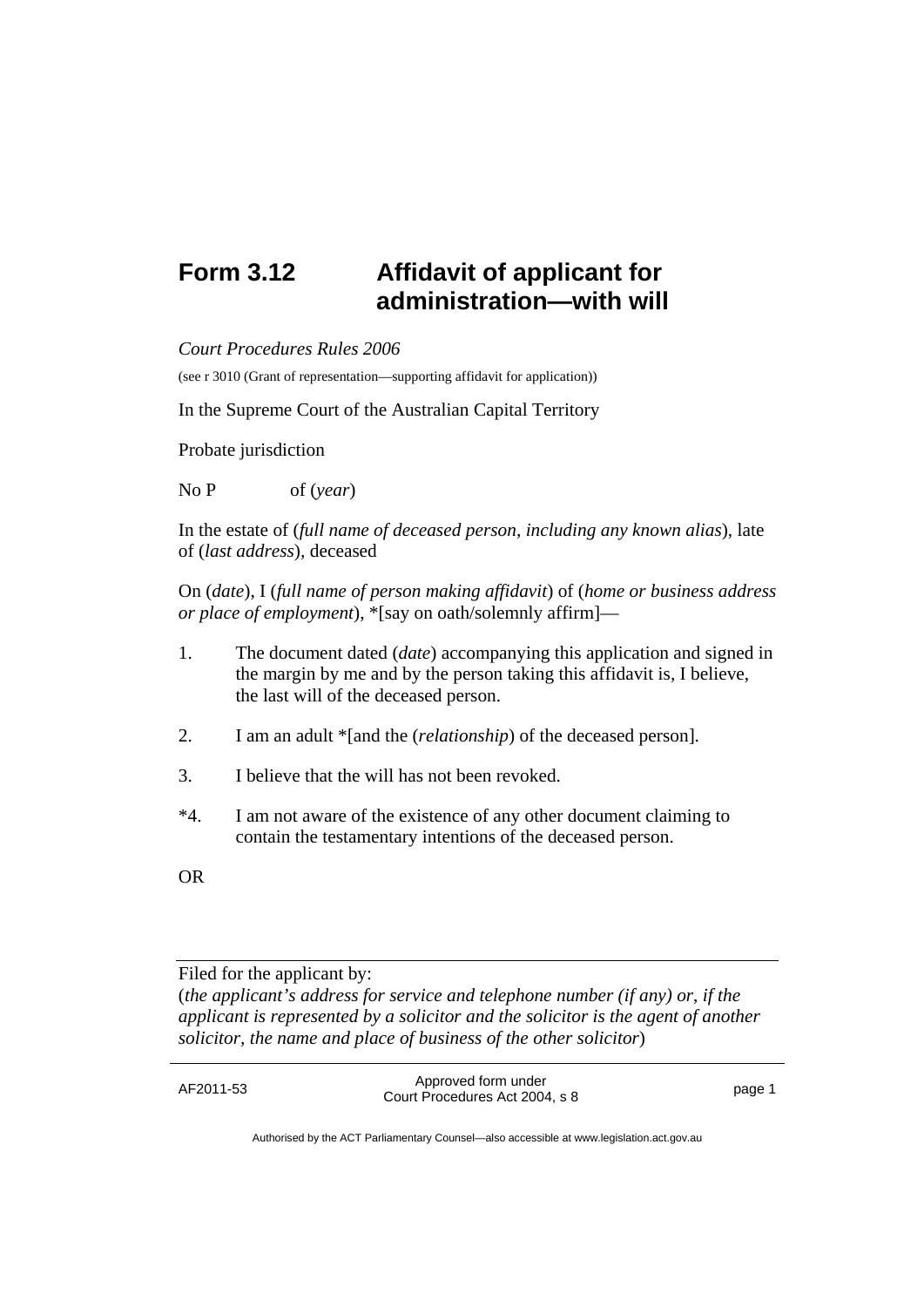- \*4. I am \*[aware of the existence/in possession] of another document claiming to contain the testamentary intentions of the deceased person. \*[That document is annexed and marked '(*insert letter, eg 'A'*)'.]
- 5. The following steps have been taken to find out whether there is any other document claiming to contain the testamentary intentions of the deceased person: (*list steps taken*).
- 6. I identified the will by (*state how will identified*).
- 7. The people who attested the will are (*names*).
- 8. The other  $*$ [person/people] named in the will as executor $*$ (s) are (*name\*(s) and address\*(es), if known*).
- \*9. The reason\*(s) the other executor\*(s) \*[is/are] not applying for probate \*[is/are] (*reason\*(s)*)]*.* \*[The renunciation form signed by (*name of other executor*)/a true copy of the death certificate of the (*name of other executor*)] is annexed and marked '(*insert letter, eg 'B'*)'.]
- 10. The deceased person died on (*date*).
- 11. I believe that the deceased person is (*name stated in death certificate*) named in the death certificate annexed and marked '(*insert letter, eg 'C'*)'.
- 12. The deceased person \*[did/did not] marry after the will was made \*[to (*name of spouse*) on (*date of marriage*)].
- \*13. The deceased person's marriage to (*name of former spouse*) was \*[terminated by divorce/annulled] on (*date*), after the will was made.
- 14. The deceased person \*[was an adult when the person made the will/made the will in accordance with the *Wills Act 1968* (Minors testamentary capacity)].
- 15. The deceased person \*[left/did not leave] property (whether real or personal) in the ACT.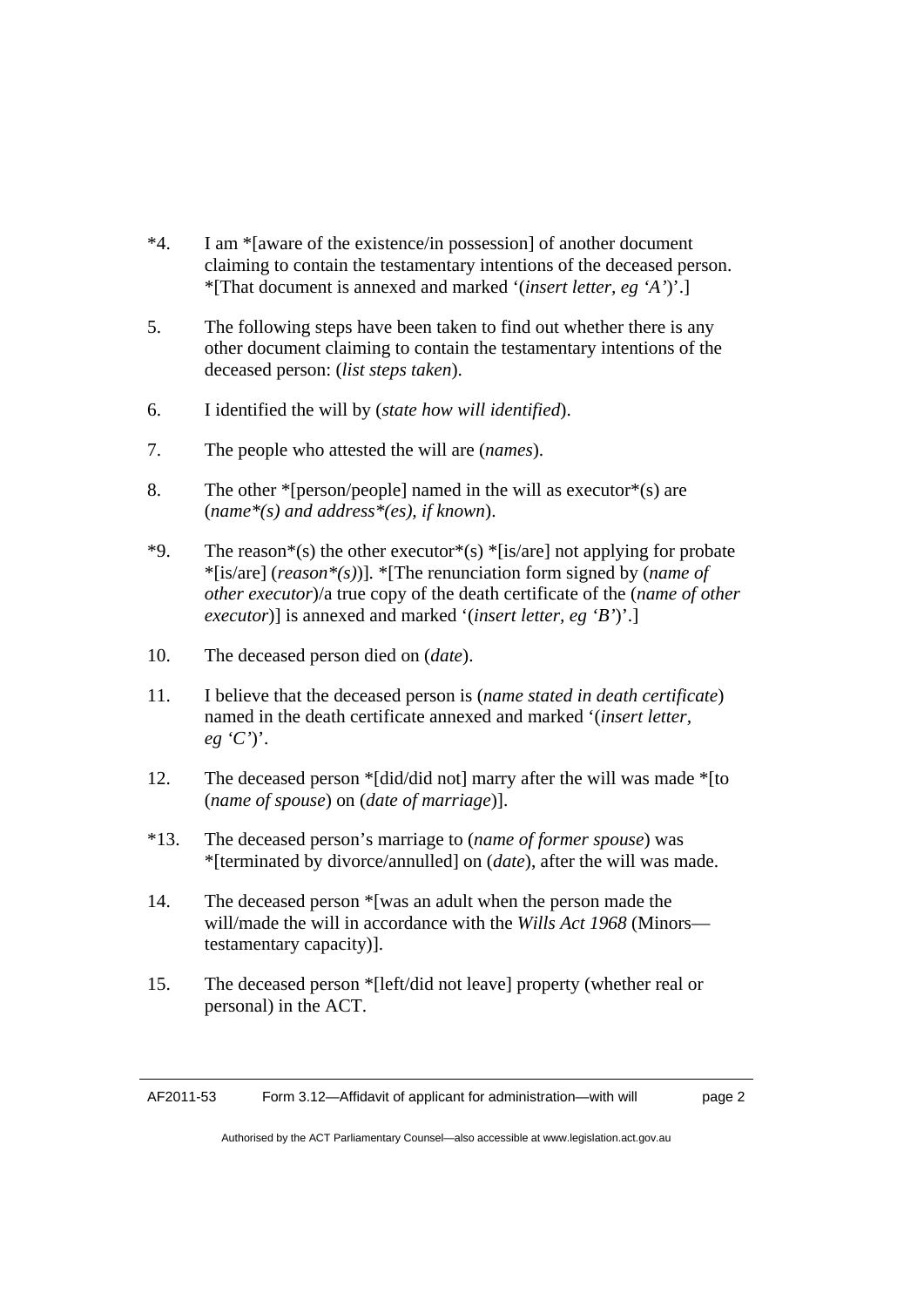- 16. An inventory of all property of the deceased person of which I am presently aware is annexed and marked '(*insert letter, eg 'D'*)'. I will disclose to the Court any other property of the deceased person that comes to my notice.
- 17. The estimated gross value of the deceased person's property (both real and personal) in the ACT is \$ (*amount*).
- 18. I believe that the deceased person considered that \*[his/her] domicile was in (*insert place of domicile at time of death*). The reason for my belief is (*reason*).
- 19. If I am granted administration of the estate of the deceased person, I will administer the estate according to law and, if required, I will give an account of my administration to the Court.
- 20. Notice of intention to make this application was published on (*date*) in the (*name of newspaper*), a daily newspaper. A copy of the notice as published is annexed and marked '(*insert letter, eg 'E'*)'.
- \*21. I have received the following responses to the publication of the notice from creditors of the estate: (*include brief details of the responses and identify the creditors who gave the responses*).
- $*22$ . The reason $*(s)$  why this application is made, for the first time, more than 6 months after the date of the deceased person's death \*[is/are] (*reason\*(s)*).

\*[Sworn/Affirmed] by (*full name*):

(*signature of person making affidavit*)

at (*place*) in the presence of:

(*signature of person before whom affidavit is made)* 

(*full name of person before whom affidavit is made*) of (*address*)

AF2011-53 Form 3.12—Affidavit of applicant for administration—with will page 3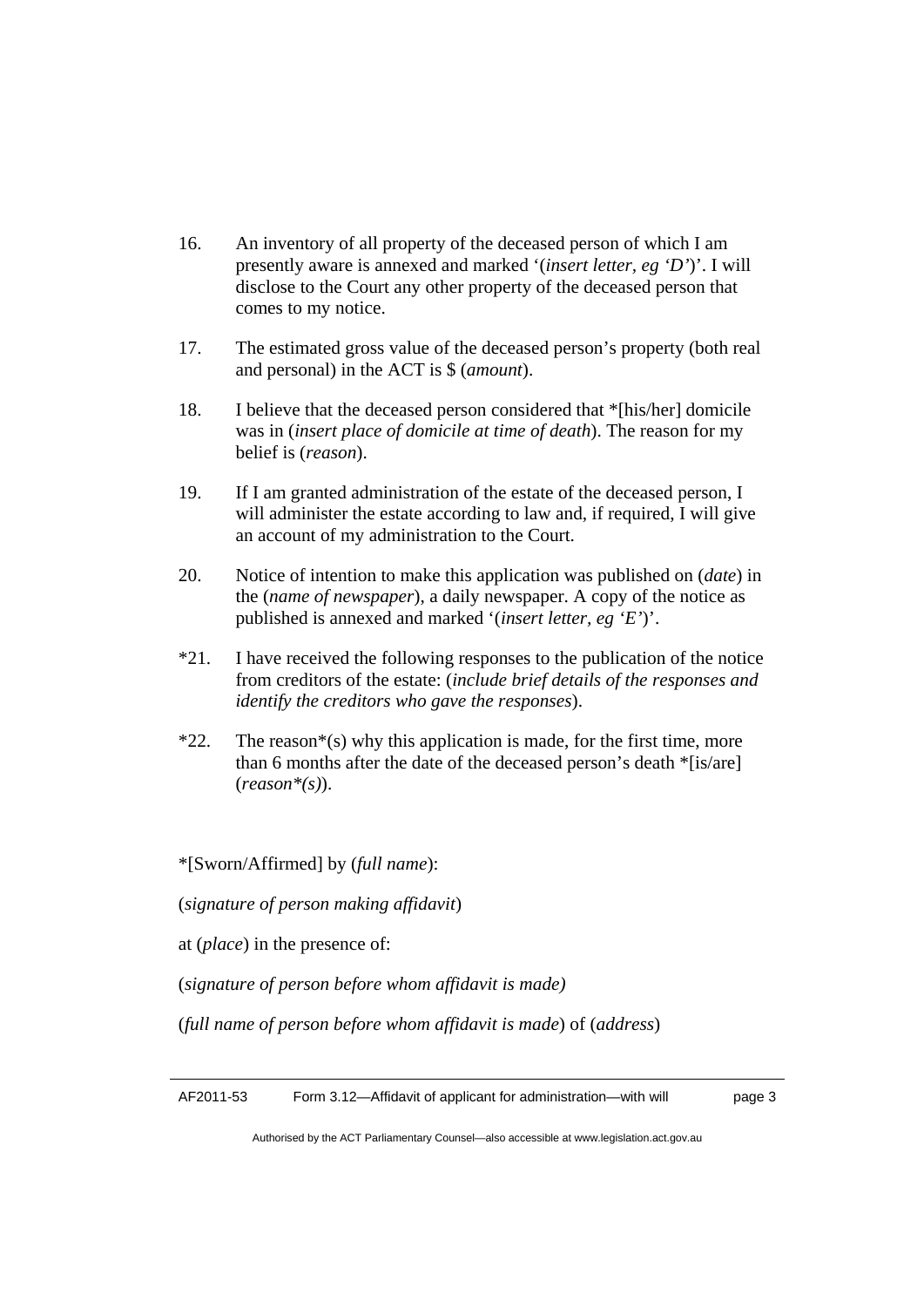\*[Justice of the Peace/Barrister/Solicitor/(*other*)]

*Note* If the affidavit is longer than a page, the person making the affidavit and the person taking the affidavit must sign or initial each page of the affidavit (see r 6715 (1) (Affidavit—taking of)).

\**omit if, or whichever is, inapplicable*